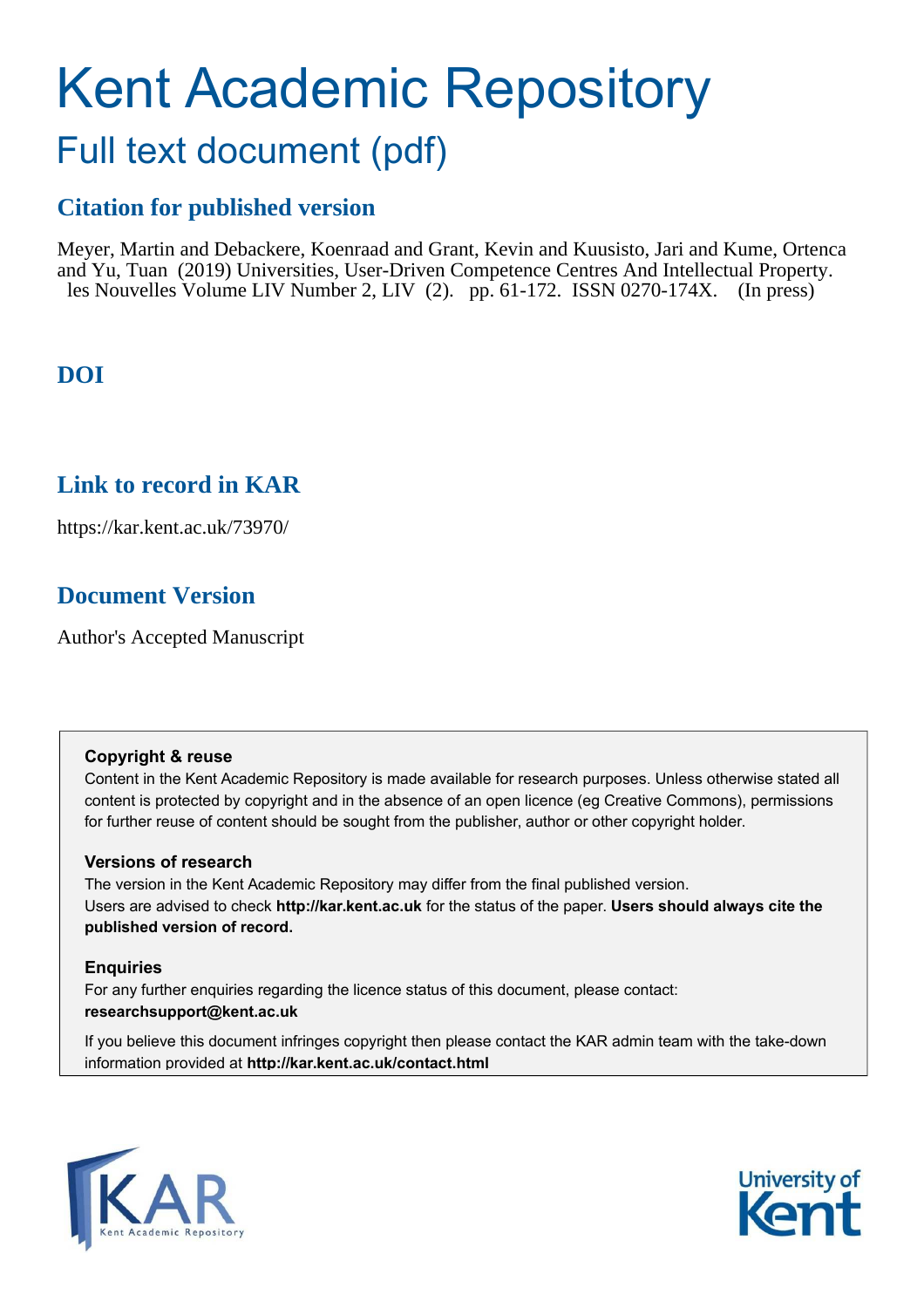## Universities, User-Driven Competence Centres And Intellectual Property

*By Martin Meyer, Koenraad Debackere, Kevin Grant, Jari Kuusisto, Ortenca Kume and Tuan Yu*

#### **Introduction**

**FR** or more than 30 years, a growing body of research has evolved that suggests university-based science has undergone substantial change. For instance, the Triple Helix of university-industry-government relations (Etzkow or more than 30 years, a growing body of research has evolved that suggests university-based science has undergone substantial change. For instance, the Triple Helix of dorff, 1998; 2000; Etzkowitz *et al.*, 2000) offers a prominent perspective on these developments. It suggests that tri-lateral networks between actors in science, industry and government are growing, and the boundaries between the three spheres are becoming increasingly blurred. According to Etzkowitz and Leydesdorff (2000: p. 111), the Triple Helix is concerned with "generating a knowledge infrastructure in terms of overlapping institutional spheres, with each taking the role of the other and with hybrid organizations emerging at the interfaces."

While research has dealt with tri-lateral networks, far less work has been concerned with "hybrid organisations" at the touch points (see *e.g.* Howells, 2006). More recently, work has pointed to the rise of user-driven centres of excellence (Meyer *et al.*, 2018). Policy interventions have aimed to produce knowledge that combines both relevance and scientific excellence (Rip, 2004; Hessels & van Lente, 2009). The rise of "centres for excellence and relevance," "collaborative research centres," or "centres of competence" can be taken as indicators for this new landscape and the beginning of institutionalisation, or rather "formalisation," of innovation-directed collaborative research (Rip, 2004; Thune & Gulbrandsen, 2011; Turpin & Fernández-Esquinas, 2011).

In this paper, we explore these new forms of intermediaries that can be considered "Triple Helix born" organisations as they have been specifically created to operate at the intersection of academia, business and government as implied by the Triple Helix construct and we examine what appropriate arrangements of managing IP would look like for them.

Those centres are truly "Triple Helix born;" they bring together academic and business research(ers) in structures co-funded with public money with the explicit mission engage in user driven Triple Helix activities. In this sense, they differ from purely academic settings that engage with industry on specific (bilateral) project bases. So, instead of engaging in traditional knowledge transfer, the centres focus on user-driven co-creation between academia and business in the context of a dedicated structure.

Universities occupy a special place in this context. Academic inquiry is a process that places business schools and universities at the plexus between advancing and sharing business and management theory, learning, teaching and professional practice. As such knowledge creation and/or discovery, or its dissemination and application via the scholarship of application, integration and to and for teaching, are widely recognized as the foundation for economic growth, social development and enabling national competitiveness (*UK White Paper Industrial Strategy 2017*).

Universities, given their historic and present status in societies, are said to be the longest surviving of institutions, after the Roman Catholic Church. While there is continuity from

medieval universities, the secular universities of the 17th and 18th centuries, research universities after 1870, and the present mass education universities, it is clear that the history of the university is marked by contextual transformations and this state of flux has at times has questioned and challenged the purpose and value of universities and by extrapolation, what is the core of being a university in this postmodern world—teaching, research, enterprise, *etc.?*

O'Reilly and Tushman (2007) recognise that business schools and practitioners might "forge relations that foster virtuous cycles of knowing and doing" (p. 771). Concerns as to whether organizational and management research is of value and relevance to the business community still remain today (Pfeffer, 1993; 1995; 2007; 2009; Ghoshal, 2005; Spencer, 2001; Hodgkinson, 2001; Hodgkinson *et al*. 2009; Keiser and Leiner, 2009; Markides, 2011) and a growing gap appears to exists between researchers "doing" research for its own sake and researchers doing research to help others to use research to solve current problems and inform solutions for future management problems (Zollo, 2009), such as managing and or capitalising on intellectual property or management education (Pearce and Huang, 2012) or to inform teaching.

As such the role of the university, still remains the same, namely, to:

- Generate knowledge (research)
- Transfer knowledge (education & consulting)
- Disseminate knowledge (publishing)
- Apply knowledge (development & realisation and societal betterment)

Universities therefore are to remain central and critical players in Triple Helix born organisations.

#### **User-driven Competence Centres and Networks**

User-driven competence centres are often located in what analysts characterise as "use-inspired basic research" (see upper right quadrant in Figure 1). They are pre-competitive arrangements but with a view towards potential applications. Etzkowitz's (2008) work allows us to explore the dimensions in which such a hybrid, Triple Helix born, organisation operates. He distinguishes three dimensions, or spaces:

- (1) Knowledge spaces, which focus on collaborations of different actors aiming at improving local conditions for innovation by concentrating related R&D activities and other relevant operations;
- (2) Consensus spaces, that create ideas and strategies in a "triple helix" of multiple reciprocal relationships among institutional sectors (academic, public, private);
- (3) Innovation spaces, which realise the goals articulated in the previous phase, establishing and/or attracting venture capital.

#### **Knowledge Spaces: Concentration of R&D Activities and Resources**

Knowledge generation spaces, so far often organised as (uni-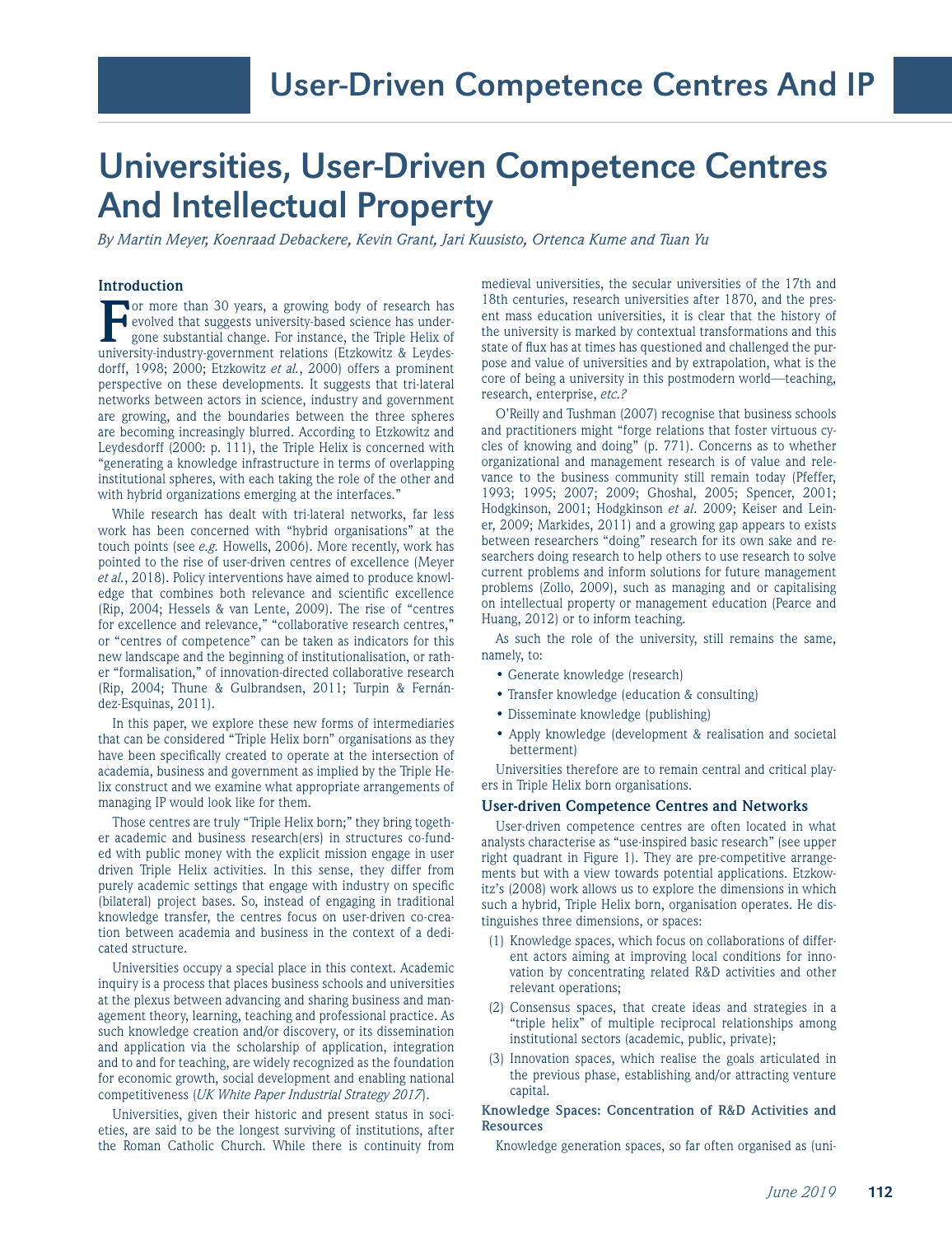

versity-based) centres (or units), bring together several research groups around a shared theme for a number of reasons: (i) attracting a greater amount of funding than any single group could, (ii) building or acquiring a new facility/infrastructure, and (iii) undertaking larger-scale and more long-term projects (Etzkowitz & Kemelgor, 1998; Etzkowitz, 2008). Within the Triple Helix context, centres need to be suficiently broad to generate interest beyond their immediate research agendas and ensure they are socially relevant. Topical breadth and relevance as well as suficiently sizeable funding bases required to build a variety of activities will therefore be key descriptors for Triple Helix organisations.

#### **Consensus Spaces: Strategic Research Planning and Governance**

Consensus space can be considered a neutral ground where actors from different organisational backgrounds and perspectives can come together to "generate and gain acceptability and support for new ideas… consensus spaces transform knowledge spaces from potential to actual sources of economic and social development" (Etzkowitz, 2008: 78). Consensus spaces are the place for strategy review and formulation where actors from different strands of the Triple Helix are brought together with the potential to converge. This consensus space can be associated with a number of intermediary roles and functions, such as foresight/forecasting, environmental scanning, knowledge processing, articulation of user needs and requirements, gatekeeping and brokering, strategy making, etc. (Howells 2006). They address a central concern with research and innovation environments, which is to ensure that activities are user-relevant. "Users" are often equated with "industry," but they may also be the benefactors from what industry does. Arguably, a feature of Triple Helix born organisations could be the strong influence of industry and users on their boards and throughout their governance, defining and setting the research agenda.

#### **Innovation Spaces: Innovation and Intermediation Functions**

Innovation spaces are novel organisational mechanisms that are concerned with realising the goals identified in strategies developed in the consensus space (Etzkowitz, 2008). The Triple Helix framework conceptualises innovation as a multi-layered

process integrating linear, reverse linear and non-linear processes into a complex adaptive web of relationships and interactions, which is reflected in a broad range of intermediation functions. Table 1 summarises some of these functions based on Howells's (2006) earlier work, such as testing and validation, accreditation, regulation, protecting the results, commercialisation of the outcomes.

A user-driven, Triple Helix focused competence centre should arguably be able to facilitate and open up a broad range of these functions to its members or partners, whether this occurs in-house or through networks.<sup>1</sup> All in all, one can summarise that an effective user-driven innovation environment would broadly encompass the following characteristics and features (Grant *et al*., 2014; Meyer *et al*., 2018):

- Being set up as a legal and independent entity,
- Integrating a large, possibly cluster-level or technology-focused network,
- Consensus building by defining a research and innovation agenda for its area,
- Driving change and collaboration by defining and implementing large-scale research programmes,
- Acting as a hub for intermediary and innovation activities, covering most if not all of them.

#### **What do These Organisations Look Like in Practice?**

We carried out a survey of user-driven competence centres across a range of countries to explore how centres operate in practice (Meyer *et al*., 2018). More specifically, we looked at centres in four countries as empirical cases for this specific study (comparable initiatives can now be found in other countries as well): $2$ 

1. The *Swedish VINN Excel-*

*lence Centres:* they comprise a group of 20 multi-disciplinary collaborative research centres, typically involving 5-10 members that are located within an active research environment, normally a university, and led by an academic with a mission to deliver research that will yield

1. Certain universities have put frameworks in place that address these issues as part of larger networks and systems of collaboration (see Debackere, 2000; Martinelli et al., 2008; Mathieu et al., 2008; van Looy et al., 2003).

■ Martin Meyer, University of Kent, Dean, Canterbury, United Kingdom E-mail: m.s.meyer@kent.ac.uk

■ Koenraad Debackere, ECOOM, Managing Director of KU Leuven Research & Development, KU Leuven, Belgium E-mail: koenraad.debackere@ kuleuven.be:

■ Kevin Grant, University of Stirling, Dean, Stirling, Scotland, United Kingdom E-mail: kevin.grant@stir.ac.uk

■ Jari Kuusisto, University of Vaasa,

Rector, Vaasa, Finland E-mail: jari.kuusisto@uva.fi

■ Ortenca Kume, University of Kent, Lecturer, Canterbury, United Kingdom E-mail: O.Kume@kent.ac.uk

■ Tuan Yu, University of Kent, Lecturer, Canterbury, United Kingdom E-mail: T.L.Yu@kent.ac.uk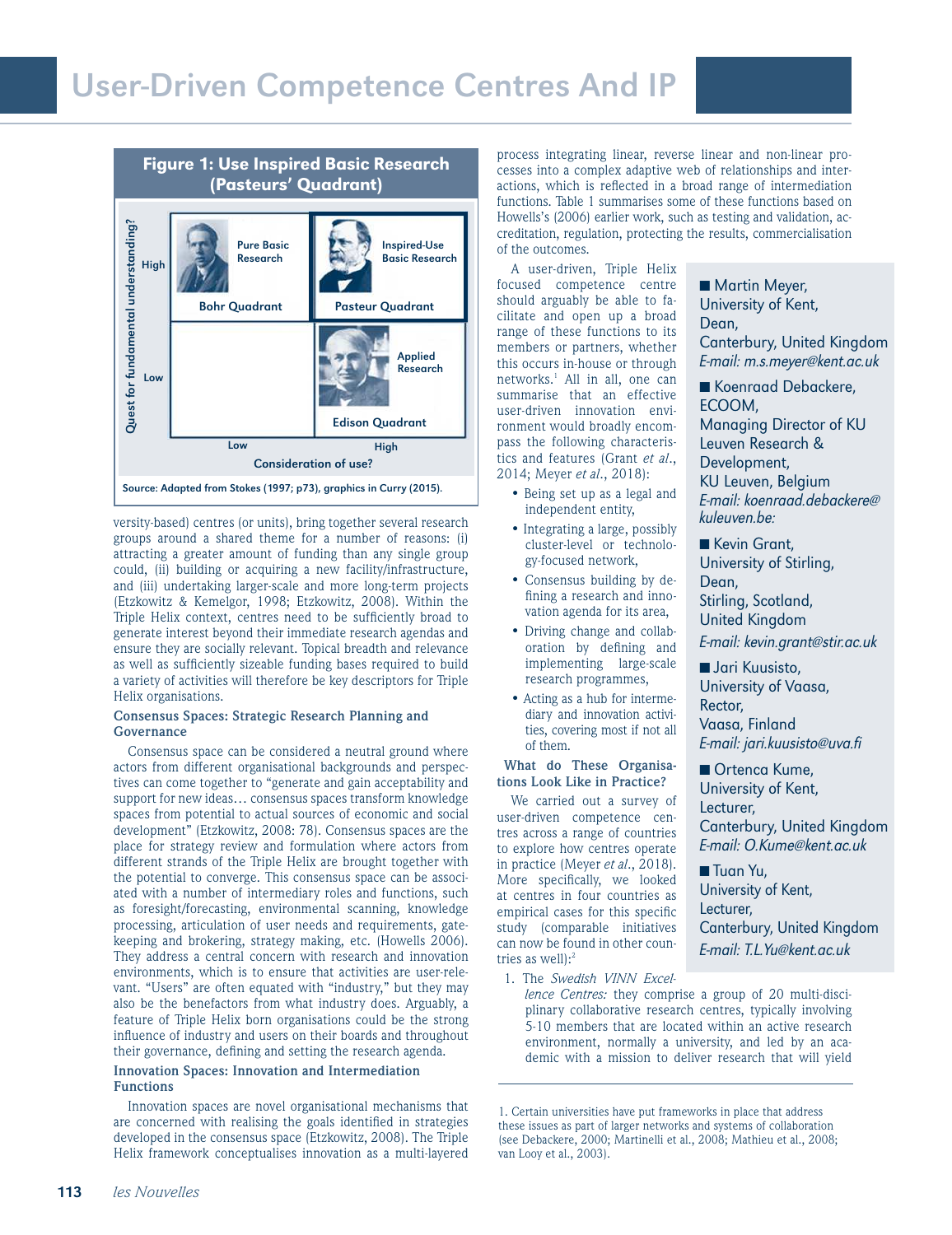#### Table 1. Innovation Spaces - Innovation Functions

| <b>Type</b>                         | <b>Function</b>                                                                                                                                                                                                                                                              |  |
|-------------------------------------|------------------------------------------------------------------------------------------------------------------------------------------------------------------------------------------------------------------------------------------------------------------------------|--|
| <b>Testing and Validation</b>       | (a) Testing, diagnostics, analysis and inspection<br>(b) Prototyping and pilot facilities<br>(c) Scale-up including manufacturing modeling to<br>overcome bottlenecks<br>(d) Validation, e.g. of analytic methods<br>(e) Training, joint training in use of new technologies |  |
| <b>Accreditation</b>                | (a) Specification setter or providing standards advice<br>(b) Formal standards setting and verification<br>(c) Voluntary and de facto standards setter                                                                                                                       |  |
| Validation and<br><b>Regulation</b> | (a) Regulation<br>(b) Self-regulation<br>(c) Informal regulation and arbitration<br>(for example, between consumers and producers)                                                                                                                                           |  |
| <b>Protecting the Results</b>       | (a) Intellectual property (IP) rights advice<br>(b) IP management for clients                                                                                                                                                                                                |  |
| Commercialisation                   | (a) Market research and business planning<br>(b) Sales network and selling<br>(c) Finding potential capital funding and organising<br>funding or offerings/early stage capital<br>(d) Venture capital<br>(e) Initial Public Offering                                         |  |
| <b>Evaluation of Outcomes</b>       | (a) Technology assessment<br>(b) Technology evaluation                                                                                                                                                                                                                       |  |

*Innovation (SHOK)*: they comprise six very large centres, organised as non-profit, limited liability companies, with often more than 30 shareholders and 100 programme and project associated partners. The SHOKs cover entire clusters and industrial sectors. Launched in 2009-10, with a mission to enable industrial renewal and generate breakthrough innovations, SHOKs are a collaborative venture between the Ministry of Employment and Economy (MEE), the Finnish Funding Agency for Technology and Innovation (Tekes), the Academy of Finland, and the Confederation of Finnish Industries (EK). Further, key players are industry representatives who take the lead in defining the strategic research agenda for each SHOK. The Centres receive a total of EUR 50 million funding per year and can develop and run clusterand industry-level research, development and innovation programmes.

Table 2 presents a summary of how the centres relate to the key dimensions of intermediary activity and engagement.

In terms of knowledge spaces, the focus of the centres varies from setting the research agenda for an en-

new knowledge and technology in the form of products, processes and services. The centres are financed by VIN-NOVA, the country's innovation agency, and are industry co-funded. The annual support available for all centres is EUR 20 million.

- 2. The *Norwegian Centres for Research-based Innovation (CRI)*: they comprise 14 centres. Collectively they receive EUR 17.5 million of public funding annually. These CRIs focus on facilitating active alliances, developing industrially-oriented research groups, and encouraging enterprises to innovate by placing stronger emphasis on long-term research. They also incorporate a training and technology transfer function. The CRI centres seek to strike a balance between industry and academic interests.
- 3. The *Canadian Business-led Networks of Centres of Excellence (BL-NCE)*: they comprise four large-scale, collaborative networks, led by private sector consortia, with a mission to generate new technologies and products that produce knowledge economy jobs. BL-NCEs have a broad outlook, with a comparatively large funding base at EUR 1.7–2.5 million per Centre per year. The Canadian BL-NCE concept represents a further, downstream development of the generally successful, more research oriented and academic led Networks of Centres of Excellence (NCE) programme.
- 4. The *Finnish Strategic Centres for Science, Technology and*

tire cluster or industry to performing rather specific research activities. In one instance (the Finnish SHOKs), the centres have received delegated responsibility to develop and administer innovation programmes. In terms of consensus spaces, the centres differ considerably in their organisational set-up (from university-hosted to being incorporated as a limited liability company), the role and involvement of industry users as well as the extent to which they cover intermediary functions. Functions with respect to innovation spaces are also addressed to varying extent.

The *Swedish VINN Excellence Centres* have proven to be successful academic-led research environments achieving a high degree of industry impact (see the recent evaluation by Reeve *et al*, 2009). Even though relatively small in size, they have reached critical mass in specific, well-defined areas. Many of them could build on the solid university-industry networks of competence centres that were established in the 1990s (Arnold *et al*., 2004; Knee & Meyer, 2007). An interim evaluation of the VINN Excellence Centres (Reeve *et al*, 2009) highlights their successes in "creating effective partnerships between universities and industry" (Reeve *et al*, p. 10). While these centres have been particularly successful in involving large corporations as partners, stakeholders have felt that some centres could extend their reach to a larger number and range of interests from companies, including smaller companies (ibid.). With respect to innovation spaces, the evaluators highlighted the need for policy stakeholders to "provide signiicant input to the process of resolving centre IPR [Intellectual Property Rights] issues." Even though pre-competitive in nature, IPR issues were seen as a major challenge for a range of the involved partners in the centres.

The larger *Norwegian CRIs* have a remit that focuses explicit-

<sup>2.</sup> The selected countries feature 'centres by design' as well as more organically developing centres. In some instances, policy stakeholders referred to notions developed in the science and technology policy literature (incl. 'Triple Helix', 'Pasteur's Quadrant', or 'Innovation System') when positioning the centres (see also Meyer et al., 2018).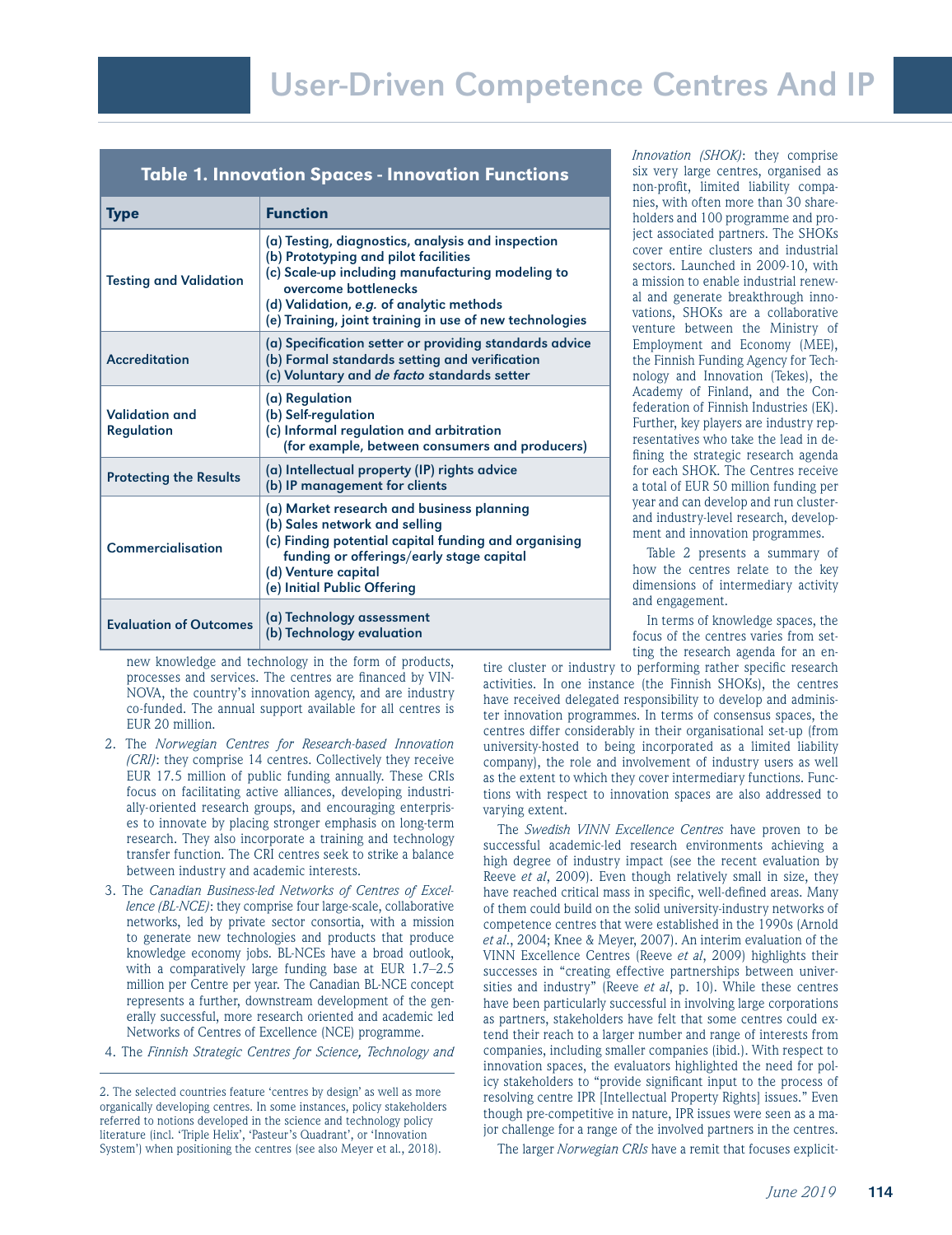| <b>Table 2. CRCs And Their Research Governance</b><br><b>And Intermediary Innovation Functions</b> |                                                    |                                                                      |                                                                               |                                                                                                   |  |  |
|----------------------------------------------------------------------------------------------------|----------------------------------------------------|----------------------------------------------------------------------|-------------------------------------------------------------------------------|---------------------------------------------------------------------------------------------------|--|--|
| <b>Centre:</b>                                                                                     | <b>VINN</b><br><b>Excellence</b><br><b>Centres</b> | <b>CRI Centres for</b><br><b>Research-based</b><br><b>Innovation</b> | <b>BL-NCE Business-</b><br>led Networks<br>of Centers of<br><b>Excellence</b> | <b>SHOK Strategic</b><br><b>Centres for Science</b><br><b>Technology and</b><br><b>Innovation</b> |  |  |
| Country:                                                                                           | Sweden                                             | <b>Norway</b>                                                        | Canada                                                                        | <b>Finland</b>                                                                                    |  |  |
| Knowledge generation<br>space'                                                                     |                                                    |                                                                      |                                                                               |                                                                                                   |  |  |
| 1. Research agenda for<br>sector or cluster                                                        |                                                    |                                                                      |                                                                               | V                                                                                                 |  |  |
| 2. Delegated authority<br>to allocate substantial<br>amounts of<br>research funding                |                                                    |                                                                      |                                                                               | ✓                                                                                                 |  |  |
| 3. Annual budget scale                                                                             | $+$                                                | $^{++}$                                                              | $++$                                                                          | $+++$                                                                                             |  |  |
| 4. Scope of topics                                                                                 | <b>Thematic</b>                                    | <b>Thematic</b>                                                      | <b>Cluster</b>                                                                | Cluster                                                                                           |  |  |
| <b>Consensus of spaces</b>                                                                         |                                                    |                                                                      |                                                                               |                                                                                                   |  |  |
| 1. Organisational form                                                                             | <b>Hosted</b>                                      | <b>Hosted</b>                                                        | Independent                                                                   | Independent                                                                                       |  |  |
| 2. Industry role                                                                                   | $+$                                                | $++$                                                                 | $^{+++}$                                                                      | $^{+++}$                                                                                          |  |  |
| 3. Foresight and diagnostics                                                                       |                                                    |                                                                      | V                                                                             | V                                                                                                 |  |  |
| 4. Scanning and information<br>processing                                                          |                                                    |                                                                      | ✔                                                                             | $\mathbf v$                                                                                       |  |  |
| 5. Knowledge processing<br>and combination/<br>recombination                                       | ✔                                                  | V                                                                    |                                                                               | ✔                                                                                                 |  |  |
| 6. Gatekeeping and<br>brokering                                                                    |                                                    |                                                                      | ✔                                                                             | V                                                                                                 |  |  |
| <b>Innovation spaces</b>                                                                           |                                                    |                                                                      |                                                                               |                                                                                                   |  |  |
| 1. Testing and validation                                                                          | $\mathbf v$                                        | V                                                                    |                                                                               |                                                                                                   |  |  |
| 2. Accreditation                                                                                   |                                                    |                                                                      |                                                                               |                                                                                                   |  |  |
| 3. Validation and regulation                                                                       |                                                    |                                                                      | V                                                                             | V                                                                                                 |  |  |
| 4. Protecting the results                                                                          | $\star\star$                                       | V                                                                    | ✔                                                                             | V                                                                                                 |  |  |
| 5. Commercialisation                                                                               | $\star\star$                                       | $\boldsymbol{\nu}^{\star}$                                           | $\boldsymbol{\nu}^{\star}$                                                    | $\boldsymbol{\nu}^{\star}$                                                                        |  |  |
| <b>6. Evaluation of</b><br>outcomes                                                                | V                                                  |                                                                      |                                                                               |                                                                                                   |  |  |

Code Chart:  $\checkmark$  (indicates existence of feature), + (indicates relative strength of feature, from + 'existing' to +++ 'very strong/ high'); indications here not meant to relect an assessment of quality or performance but to convey how strongly observations relate to model of Triple Helix organisations.

Notes: \* By participating companies as governed by the centre/network agreement. \*\* Encouraged by funding organisation.

ly on industrial users. Evaluations (*e.g.*, RCN, 2010) emphasised the overall success of the centres and confirmed their industry impact, which has led to the extension of funding for all centres. While positive, the report also outlined areas for improvement. One key area was the latent tension between some host institutions and the centre as a unit. The hosts are still keen to embrace the centre as their own activity rather than viewing it as the "consensus space." The evaluators also recommended the need to establish clearly defined procedures and management groups to ensure the participation of both scientists and user partners in monitoring and planning projects and project portfolios. This may point to the constant challenge of harmonising the interests and needs of user-driven basic research and those of mainstream higher education research activities. One of the report's six recommendations highlighted the need for the centres to adopt a differing governance system, which would enable centres to select their Board chairperson from amongst the user partners (RCN, 2010).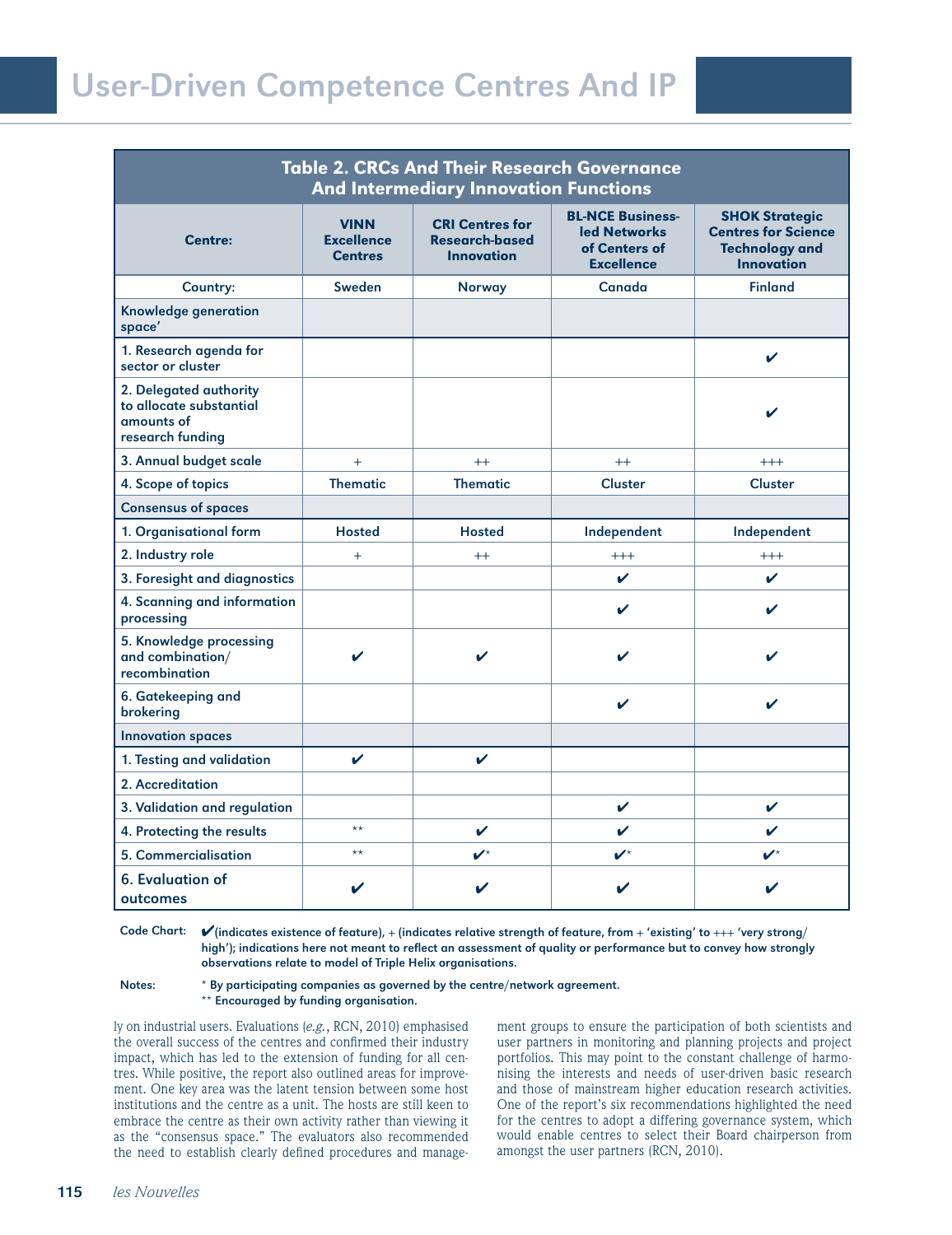Arguably, the Canadian *Business-Led NCEs* were designed to have even more user/industry involvement than the Norwegian CRIs. Similar to the Swedish centres, the BL-NCEs have built upon and extended a successful programme of collaborative research centres, namely the Networks of Centres of Excellence (NCE) programme launched in 1989, involving some 1,800 organisations brought together in 24 centres (Knee & Meyer, 2007). This organisational form has addressed various stages of the innovation life cycle, most recently commercialisation of activities and accommodating the National level policy requirements to engage in and with SMEs concerning knowledge transfer and innovation activities (Government of Canada, 2009; 2011). BL-NCEs are defined as not-for-profit consortia representing the private sector, with a director as network leader and connector rather than a university professor or clinician as a principal investigator. The research agenda is solely private sector-driven and strongly orientated rather than "university strategically determined" (Zulkifli, 2009). This is reinforced by the private sector participants committing to cover at least 50 percent of the direct research and 25 percent of the administrative costs incurred. An interesting distinction of the BL-NCEs from the initial NCE-programme (and most of the other initiatives discussed in this paper) is that that their funding is not renewable. The latest evaluation of BL-NCE (Performance Management Network, 2012) has found the programme is showing early success pointing to "project portfolios that address the needs of network members" (p.v), characterising them as efficiently managed (p. vi). It is also reported that the networks exceed their matching funds requirement and that a substantial number of highly qualified personnel have participated in the networks' training programmes. The intellectual property arrangements are seen to "facilitate the development of multi-sector and multidisciplinary R&D teams or projects" (ibid.). The need to establish "a better linkage between the network and program level outcomes," which would facilitate the delivery of cluster level impacts, has further been highlighted.

The *Finnish SHOK* centres come the closest to an ideal type'organisation discussed earlier (Grant *et al*., 2014; Meyer at el., 2018). SHOKs were launched in 2009, later than the other Northern European centres. Their conceptualisation was influenced by discussions regarding the Joint Technology Initiatives that were planned under the EU FP7 programme. As stated by the interviewees, SHOKs can be viewed as a new type of public-private partnerships actively involved in research and its use. Unlike the other centres we surveyed, they are organisations in their own right, alongside universities, industry and government. Their size and strong funding base reflect their remit of industrial renewal at cluster level. This includes the allocation of substantial amounts of programme rather than project funding. To illustrate, a single SHOK has launched six programmes that amount to EUR 185 million over a five-year period (Kuusisto & Meyer, 2010). The scale of the centres requires more elaborate governance and management structures than in most of the other centres. Apart from formal reporting requirements, the SHOKs have set up a complex governance structure including a board of directors, a company steering group, an R&D council, as well as strategic steering groups to develop and agree on a strategic research agenda. In one of the centres, around 100 individuals were involved in the initial planning of the strategic research agenda that the shareholders representing the industry cluster needed to agree on with the participating academics. The status of the SHOK centres as limited liability companies has some clear benefits and limitations. While the governance, responsi-

bilities and principles are set out unambiguously, contractual issues have reportedly emerged further downstream. Again, intellectual property rights seem to have become an issue. IPR is one area that has plagued the incorporation and start-up phase of the centres (see also Gustafsson & Järvenpää, 2018).

In the following section we take a closer look at the specific challenges that have been experienced.

#### **Centres and Their IP Challenges SHOKs**

We have argued that the SHOKs are probably the organisations that come closest to a fully developed user driven competence centre or innovation environment. From that perspective, it would seem reasonable to use them as a case study to explore the IP challenges in greater detail. A number of evaluations and reports highlighted the new centres' functioning (*e.g.* Annala and Ylä-Jääski 2011; Lähteenmäki-Smith *et al*. 2013). Manninen (2013) has examined SHOK evaluations from an IPR perspective. One of her indings is that some SHOKs struggled to exploit research results commercially to a suficient degree, and in this context unresolved IPR issues have been highlighted as well. While the review teams found the IPR rules that were developed to be clear, they also noted that there is still a perception of ambiguity. This in turn resulted in varying attitudes towards commercialisation of the results generated in the SHOKs. While some SHOKs clearly state that commercialisation is not the most important goal, others listed commercialisation as one of their key performance indicators.

The SHOKs were developed at a time when the open and user innovation agenda concept was becoming increasingly inluential. SHOKs were tasked to adhere to the principles of Open Innovation. As they mainly relied on public funding (60 percent came from government agencies and 40 percent from companies), their activity had to follow guidelines of transparency and the results were meant to be freely available. Participants in SHOK programmes would have parallel access to the results and IPRs generated in the course of their programmes. The principle is that whenever the results had been achieved jointly, then the results also belonged to all involved in the joint effort.

Where possible, the results needed to be made public as soon as possible after the end of the research program. All participants were expected to publish the results of their engagement. This applied to research organisations, which must publish all results, as well as to the participating companies, which were obliged to only publish the name of the research programme, the amount of public funding, and an overview of the research results. This publication could be delayed to ensure IPR to be secured.

As evaluators and observers (*e.g.* Manninen, 2013) pointed out, provisions existed for IPR to be shared and transferred. While research organisations owned the results of their work and could provide and transfer access to the results to other organisations for research purposes, the ownership of the commercially relevant foreground and background results was not affected. Owners could protect the results and could transfer the ownership rights, as they deemed appropriate. According to the funder's terms, a market price had to be defined for IPR transfers. This turned out to be problematic, as there were few price-setting markets.

One of the challenges highlighted in the various evaluations and also by Manninen (2013) was the way in which the SHOKs encompassed various different types of research. As outlined earlier, the most sensible domain for user-driven competence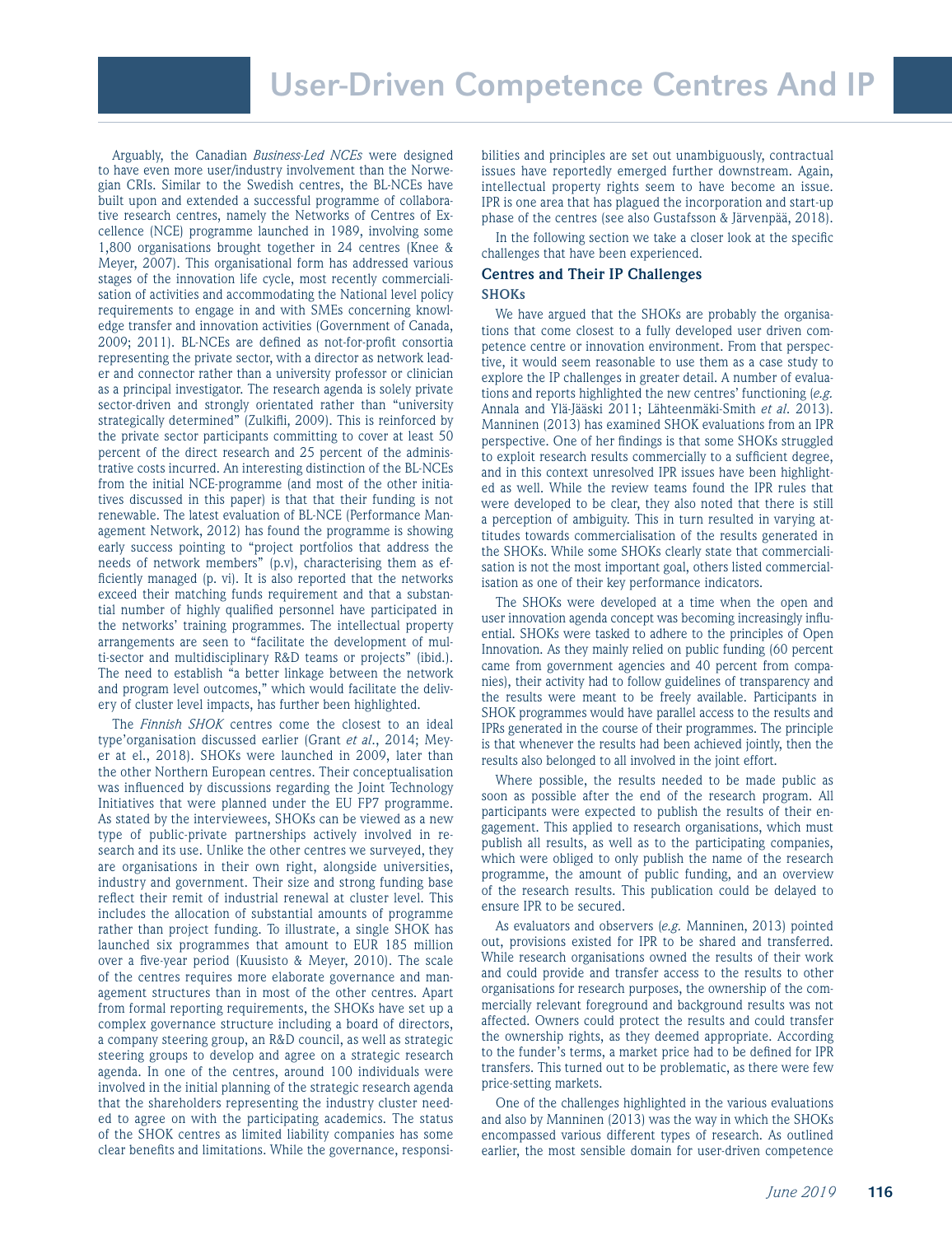centres and innovation environments would be *Pasteur's quadrant*—the area of (pre-competitive) use-inspired basic research rather than pure or, especially, applied and at times commercial research (*Edison's quadrant*). As a consequence, one could suggest the IPR challenges also resulted from the broad portfolio of SHOKs. A portfolio of programmes and projects cutting across these quadrants may create tension between participating businesses when it leads to commercial exploitation.

This was reflected in problems coordinating the simultaneous pursuit of short-term objectives and scientific pioneering research. The results of the research are only reflected in the company's operations with delays of years, and it is therefore difficult to justify the future benefits to the management of the companies. According to the review team, the high profile of IPR problems is likely to be a sign of transition to more short-term research.

The evaluation team judges too narrow a view that the IPR would be considered the only value added by the companies to the SHOK programs. Everyone may not have realized that the results achieved by other SHOK programs would be shared. Openness can lead to opportunistic behaviour as some only want to be involved in the networks brought by the co-operation, but are not ready to invest their own efforts.

Manninen (2013) suggests that good IPR practices ought to be identified and shared more. She refers to one of the SHOK centres (TIVIT) was acknowledged but not seen as problematic. One solution in this specific context was to create a holding company or foundation for managing the IPR portfolio and selling licenses, with the income to be shared through dividends or re-invested in further research.

#### **BL-NCEs**

Evaluation reports (*e.g.*, Government of Canada 2011) of Business Led Networks of Centres of Excellence (BL-NCE) program suggest the network has had an impact in enhancing research, development and innovation in the four funded networks. The business-led model has stimulated the development of industry-university research partnerships in 89 projects, involving 378 researchers. This includes the development of partnerships between industry sectors, also those that have no history of strong collaboration. In terms of IP arrangements, the evaluation did acknowledge some dificulties and delays to agree to the network agreements and to address IP issues. Some of the research projects, the report suggests, "did not quite get off the ground as smoothly as envisaged" (Government of Canada, 2011).

Having said this, another observation was that with significant up-front investment in time and effort, network management and partners managed to develop IP agreements that enabled the cross-sector, multidisciplinary R&D collaboration effectively. Suitable IP arrangements and non-disclosure agreements were seen as one of the major mechanisms for mobilising research results in addition to networking and refereed publications. Given the scope of the network stretching different sectors and industries the detailed arrangements varied accordingly.

#### **Conclusions**

This paper explored a range of initiatives aimed at translating research into applications. We reviewed a range of user driven competence centres to develop a better understanding of the challenges they are facing in terms of developing innovations and mobilising their research results.

We can draw three lessons from our review of the cases:

- The focus of such centres in terms of their proximity or distance to basic research and its application context is critical to whether suitable network and IP arrangements can be identified. Collaborations seem to be most successful where stakeholders can combine expertise in use-driven but still pre-competitive areas of common interest.
- Upfront investment of time and management effort in agreeing on suitable IP arrangements does pay off. Addressing issues at the beginning, thereby understanding the various stakeholders' positions and requirements, is important.
- Solutions will need to be specific to the technology, sectors and disciplines involved to facilitate a meaningful engagement of the partners. ■

Available at Social Science Research Network (SSRN): *https://ssrn.com/abstract=3380461*

#### **References**

K. Annala, and J. Ylä-Jääski, "Strategy, Excellence, Centres?" *The Strategic Centres for Science, Technology and Innovation* (SHOKs) CLEEN, FIMECC, Forestcluster and TIVIT from the Company Perspective. The Federation of Finnish Technology Industries. Helsinki, Finland. (2011).

E. Arnold, J. Clark, S. Bussillet, "Impacts of the Swedish Competence Centres Programme,"1995-2003. Summary Report. Vinnova Report #VA 2004:05. Stockholm: Vinnova. (2004).

H. Chesbrough, "Open Innovation: The New Imperative for Creating and Profiting from Technology." Boston, MA. USA: *Harvard Business School Press*, (2003).

M. De Silva, J. Howells and M. Meyer, "Innovation Intermediaries And Collaboration: Knowledge–Based Practices And Internal Value Creation." *Research Policy*, 47 (1), 70-87, (2018).

K. Debackere, "Managing Academic R&D As A Business At K.u. Leuven: Context, Structure And Process." R&D Management, 30, 4, 323-328, (2000).

H. Etzkowitz, "Research Groups As 'Quasi-Firms': The Invention Of The Entrepreneurial University" *Research Policy*, 32, 109–12, (2003).

H. Etzkowitz, "The Triple Helix: University-industry-government. Innovation in Action." London: Routledge, (2008).

H. Etzkowitz, and C. Kemelgor, "The Role Of Centres In The Collectivisation Of Academic Science." *Minerva*, 36 (3), 231-268, (1998).

H. Etzkowitz, and L. Leydesdorff, The Triple Helix as a Model for Innovation Studies. Science & Public Policy 25 (3), 195-203, (1998).

H. Etzkowitz, and L. Leydesdorff, "The dynamics of innovation: from National Systems and "Mode 2" to a Triple Helix of university–industry–government relations." *Research Policy* 29 (2), 109-123, (2000).

H. Etzkowitz, A. Webster, C. Gebhardt and B.R. Cantisano Terra, "The Future Of The University And The University Of The Future: Evolution Of Ivory Tower To Entrepreneurial Paradigm." *Research Policy*, 29 (2), 313-330, (2000).

European Commission (2006) Competence Research Centre Programmes in Europe. Brussels: European Commission, Compera Network.

European Commission (2010a) EUROPE 2020—A strategy for smart, sustainable and inclusive growth, European Commission COM(2010), Brussels, Belgium.

European Commission (2010b) Europe 2020 Flagship Initiative Innovation Union, COM(2010) (546 final), Brussels, Belgium.

O. Gassmann, E. Enkel and H. Chesbrough, (eds.) "Special issue: The future of open innovation." *R&D Management*, 40 (3), 213-343, (2010).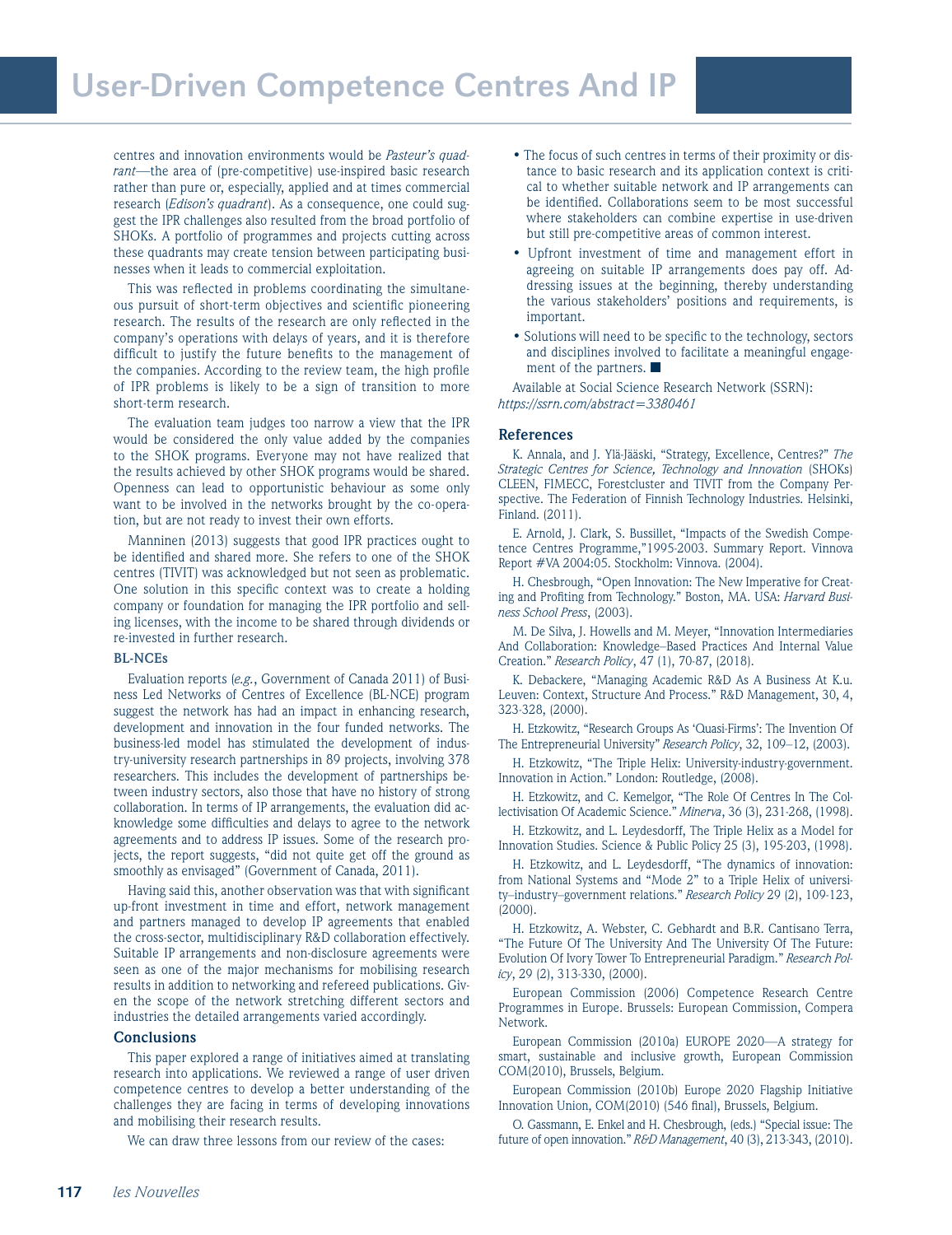Government of Canada (2009) Networks of Centres of Excellence 20th Anniversary Report. Ottawa, Canada.

Government of Canada (2011) Networks of Centres of Excellence of Canada, *www.nce-rce.gc.ca,* accessed 20 January 2012.

K .Grant, M. Meyer and J. Kuusisto, "Can processes make relationships work? The Triple Helix between structure and action." *Prometheus*, 32 (4), pp. 351-368, (2014). h*ttps://doi.org/10.1080/0810 9028.2015.1110425.*

R. Gustafsson and S. Järvenpää, "Organising for Collaboration and Competition in an Innovation Network: The Case of the Finnish Metals and Engineering Strategic Network." *R& D Management,* (2018).

L. K. Hessels, and H. van Lente, "Re-thinking new knowledge production: A literature review and a research agenda." *Research Policy*, 37, 740–760, (2009).

J. Howells, "Intermediation and the role of intermediaries in innovation." *Research Policy* 35, 715–728, (2006).

J. Howells and J. Edler, Structural innovations: towards a unified perspective? Science and Public Policy, 38 (2), 157–167, (2011).

P.M. Karŕe, M. van der Steen, M. van Twist, (2008) "On the road to total hybridisation? Eroding dichotomies in public service provision," paper presented at the workshop on innovation and change through alliances in the service, public and education sectors, Suffolk University, Boston, MA, 25-27th June 2008. Cited by M. Gulbrandsen, (2011) "Research Institutes As Hybrid Organizations: Central Challenges To Their Legitimacy," *Policy Sciences*, 44 (3) 215-230.

D. Kavlie, "The Centres for Research-based Innovation Scheme (SFI)." Presentation. Oslo: Research Council of Norway. (2010).

D. Kavlie, E. Sleeckx, C. Struijk, and T. Schamp, "Report on Monitoring and Evaluation of Competence Research Centres (CRC)." *COMPERA consortium*, (2010).

P. Knee, and M. Meyer, "Global Innovation Environments-Study A. Bristol: HEFCE." (2007).

J. Kuusisto, and M. Meyer, "Study on Nordic User Driven Competence Centres." Unpublished report. Oslo: Nordic Innovation Center, (2011).

H. Lawton Smith, "Universities, Innovation, And Territorial Development: A Review Of The Evidence." Environment and Planning C: Government and Policy, 25 (1), 98–114, (2007).

H. Lawton Smith, "Adjusting The Roles Of National Laboratories: Some Comparisons Between UK, French, and Belgian Institutions." *R&D Management*, 27, 319–331, (1997).

L. Leydesdorff, "The Mutual Information Of University-Industry-Government Relations: An Indicator Of The Triple Helix Dynamics." *Scientometrics*, 58 (2), 445-467, (2003).

L. Leydesdorff and M. Meyer, "The Decline Of University Patenting And The End Of The Bayh–Dole Effect." *Scientometrics,* 83 (2), 355-362, (2010).

S. Manninen, [SHOKs and IPR—not an impossible equation] (In Finnish), IPR Info, 2/2013 (10 June 2013). Online, (2013).

A. Martinelli; M. Meyer; G.N. Von Tunzelmann, "Becoming An Entrepreneurial University? A Case Study Of Knowledge Exchange Relationships And Faculty Attitudes In A Medium-Sized, Research-Oriented University." *Journal of Technology Transfer*, 33 (3), 259–283. (2008).

A. Mathieu, M. Meyer and B. Van Pottelsberghe de la Potterie, "Turning Science Into Business: A Case Study Of A Major European Research University." *Science and Public Policy*, 35 (9), 669-679, (2008).

M. Meyer, J. Kuusisto, K. Grant, M. De Silva, S. Flowers and U. Choksy, "Towards new Triple Helix organisations? A comparative study of competence centres as knowledge, consensus and innovation spaces." *R&D Management, https://doi.org/10.1111/radm.12342*, (2018).

C.A. O'Reilly III, M.L. Tushman, "Ambidexterity as a Dynamic Capability: Resolving the Innovator's Dilemma." *Research in Organizational Behavior* 28 (2008) 185–206, (2007).

J.L. Pearce, L. Huang, "The Decreasing Value of Our Research to Management Education." *Academy of Management Learning and Education, The* 11(2):247-262,DOI: 10.5465/amle.2011.0554, (2012).

D. Reeve, and A.H. Anderson, with L. Blessing, D. Barton, R. Clift, K. Davis, M.-P. Delplancke-Ogletree, M. Stutzmann, A. Skrivervik, V. Koivunen, D. Schreurs, I. Thayne, S. Bödker, Y. Rodgers, B. Sundby Avset, A. Turner, S. van der Zwaag, M. Enomoto, K. Takkinen, M. Kulomaa, E. Tanner, J. Planell, J. Hu, A. McKay, H. Möhwald, J. Seymour, A. Ragauskas, M. Tenkanen, T. Braun, G. O'Hare, R. Welch and K.E. Bach Knudsen, First Evaluation of the second, third and fourth round of Vinnova VINN Excellence Centres—FASTE, SUS, FUNMAT, CHASE, GHz, MOBILE LIFE, iPACK, HERO-M, PRONOVA, BIOMATCELL, WINGQUIST, SUMO, BIMAC INNO, WISENET and AFC. VINNOVA Report, VR 2009:34. Stockholm: Vinnova—Verket för Innovationssystem. (2009)

A. Rip, "Strategic Research, Post-Modern Universities And Research Training." *Higher Education Policy*, 17 (2), 153–166. (2004).

A. Rip, "The Future Of Research Universities." *Prometheus*, 29 (4), 443-453, (2011).

D. E. Stokes, "Pasteur's Quadrant: Basic Science and Technological Innovation," *Washington, D.C.: Brookings Institution Press.* (1997).

Tekes, "Strategic Centres for Science, Technology and Innovation (SHOKs)." Helsinki: Tekes, (2011).

T. Thune and M. Gulbrandsen, "Institutionalization Of University–Industry Interaction: An Empirical Study Of The Impact Of Formal Structures On Collaboration Patterns." *Science and Public Policy,* 38 (2), 99–107, (2011).

T. Turpin and M. Fernández-Esquinas, "Introduction To Special Issue: The Policy Rationale For Cross-Sector Research Collaboration And Contemporary Consequences." *Science and Public Policy,* 38(2), 82–86. DOI: (2011).

B. Van Looy, K. Debacker and P. Andries, "Policies To Stimulate Regional Innovation Capabilities Via University-Industry Collaboration: An Analysis And An Assessment." *R&D Management*, 33, 2, 209-229, (2003).

M. Zollo, "Superstitious Learning with Rare Strategic Decisions: Theory and Evidence from Corporate Acquisitions." *Organization Science* 20(5):894-908, (2009).

A. Zulkifli, "Business-Led Networks of Centres of Excellence (BL-Networks)." Presentation Trade Commission, Embassy of Canada, Oslo, (2009).